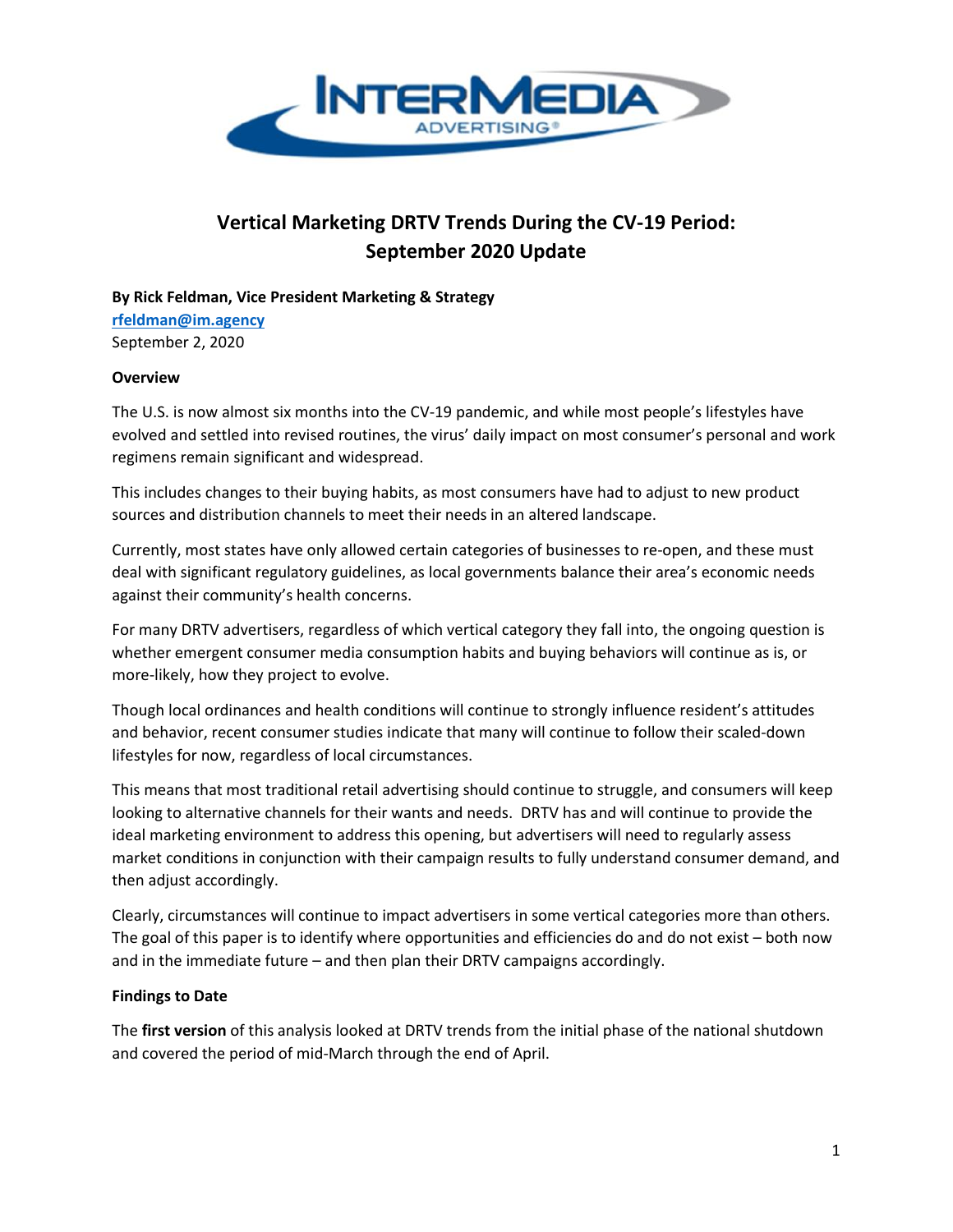- At that point, it was clear that the lifestyles of most U.S. consumers had undergone massive changes and, not surprisingly, people's media consumption habits and demand for specific products and services had grown or shrunk accordingly.
- With most people homebound during this first phase of the pandemic, audience research data showed that television viewing during this period increased across the board, within basically all dayparts and most demographic groups.
- Additionally, a number of other TV vehicles, especially OTT (Over-the Top), emerged as strong options for many DRTV advertisers, primarily as adjuncts to existing broadcast and cable base schedules. This trend was not surprising, since demand for specialized, streaming content surged as households sought new programming options to fill the additional hours spent at home.

The **second version** of this analysis, which covered May through early June, showed that these initial media consumption and response trends were still present, but leveling off to a degree.

- Encouragingly, a number of our DRTV clients who'd initially sat out the first stage of the pandemic went back on-air during this timeframe, saw strong results, and have continued to run revenue-generating campaigns.
- From a media delivery standpoint, many campaigns were significantly bolstered by attractive media rates, combined with increased bonus weight that we negotiated.
- In many cases, those DRTV advertisers who took advantage of these enhanced inventory conditions profited from this additional exposure, as they were able to run in programming areas not previously affordable and saw their ROI increase as a result.

While some new Vertical categories showed increased potential in this phase, others continued to struggle. However, those DRTV advertisers that read consumer behavior quickly and correctly, while remaining on-air throughout the pandemic period, have been rewarded with ongoing campaigns that have performed as well -- or better -- than their efforts prior to the start of the pandemic.

For the **most-recent period** of June through early August, most of our clients have continued to run DRTV campaigns that can best be described as "steady & solid."

- This finding may sound a little boring, but to our clients it's anything but; being able to consistently generate strong results and revenue every week is ideal for any DRTV campaign, as the ability to accurately project the delivery of their efforts is precisely the outlook they need to plan effectively.
- Also, as mentioned, the findings from this latest timeframe show some encouraging trends for profitably expanding the DRTV media mix. When the pandemic first surged, we generally recommended that our on-air clients should test the new environment primarily with their "tried-and-true" media vehicles. This strategy assumed that if these proven, top options didn't perform well, it was unlikely that anything else would be effective.
- So, for the most part, initial DRTV schedules consisted primarily of national cable networks proven to consistently generate significant revenue. When this strategy proved effective, additional cable networks were tested and, in general, a high percentage of these produced positive results as well.
- With the viability of national cable established, additional DRTV vehicles were gradually incorporated into the mix, and for the most part, the results have been highly encouraging.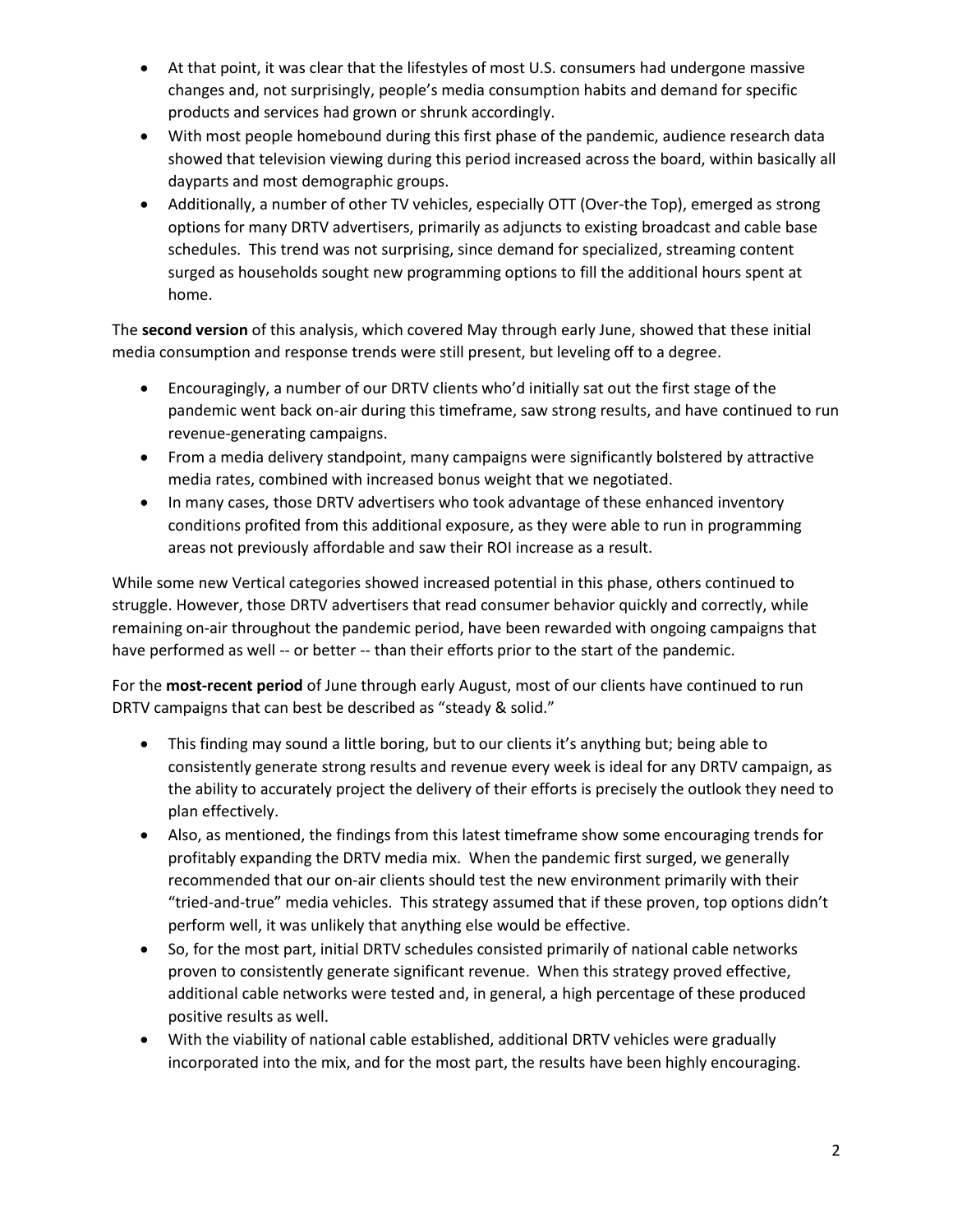While continuing to use national cable as the campaign base, options with similar audience compositions and efficiencies have been tested regularly, and we've been able to complement our client's base cable schedules with a variety of additional revenue generating DRTV vehicles.

Of course, the type of successful vehicle varies by client, depending on what they offer and their target demographic, but many June/July campaigns have been significantly enhanced by including some combination of syndication, network TV, OTT and cable overlays.

This cable overlay approach has been especially lucrative for many clients. It utilizes our CPM Network ® platform, a national unwired cable network which can be regionally customized by DMA for each client. It does so by aggregating inventory at excellent rates (at or below highly negotiated national equivalents) from local cable operators. This tactic has proven especially effective on a couple of levels:

- The ability to afford quality airtime on the top cable news networks, whose ratings and unfortunately, their rates -- have surged throughout the pandemic
- For placing additional TV weight within key geographic areas, where the national campaign has revealed "hot spots" that justify extra media placements. This way, those DMAs proven to generate high revenue can be cost-effectively mined for incremental profits, without incurring the expense – and potential wasted coverage – that running nationally would entail.

In the analysis that follows, we will look at the various Vertical advertising categories and detail the most-recent results and findings from our clients' campaigns.

# **Vertical Categories**

In vertical marketing, products and services are classified as falling only within a specific industry – or "Vertical" – as opposed to horizontally, where the appeal encompasses multiple industries.

So, a Vertical is a well-defined industry comprised of companies that market similar goods and generally operate competitively, while horizontal marketing targets a specific consumer segment across multiple business categories.

Since vertical categories cover the spectrum of products and services, the ongoing influence of the pandemic and shutdown on consumer behavior has varied widely, depending on the products or services offered within each vertical.

For example, most Verticals that involve travel have experienced a steep drop in demand, while many of those that ease consumer transitions to pandemic-related conditions have thrived.

Accordingly, some Vertical categories now appeal to an expanded prospect pool that can cost-effectively mined via DRTV advertising, if proper audience targeting and topical creative messaging are consistent campaign elements.

# **Methodology**

This report's aim is to identify which specific Vertical categories offer strong opportunities for DRTV advertisers during this unique period, and those that do not. To distinguish between the two, we reviewed our clients' DRTV results for all of 2020, and in some cases, year-over-year, as this timeframe lets us compare results from this year's various phases and put the findings in the appropriate context.

To normalize the results, the cost-per-lead (CPL) metric has been used as the standard basis of comparison. When clear-cut, insights on metrics further down the sales funnel have been included.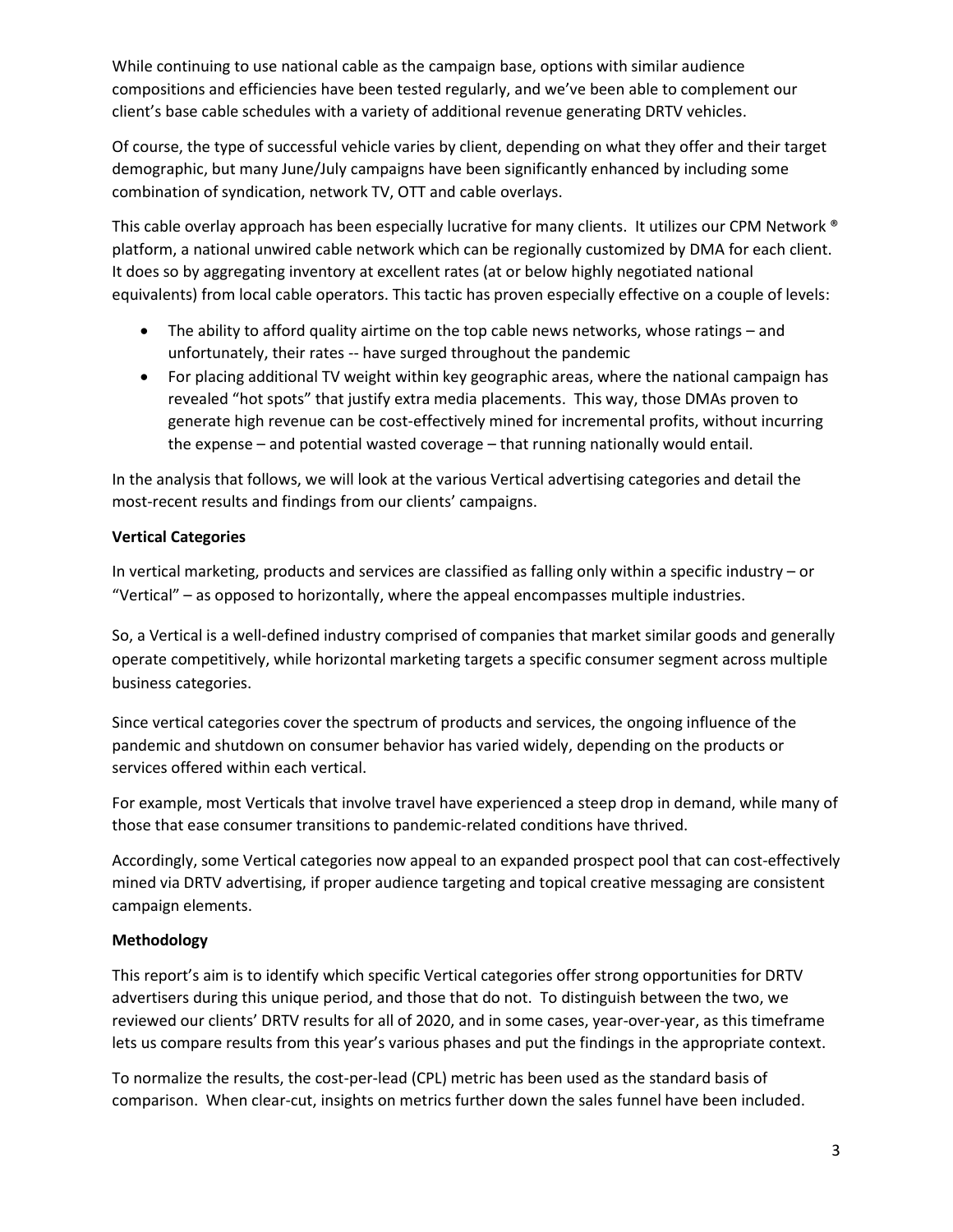Because client budgets and results are proprietary, performance trends have been shown as indices, with the Jan/Feb'20 pre-pandemic results set as the baseline benchmarks and assigned an index of 100.

So, an index of 120 for this latest June/July period means the vertical saw a 20% increase in CPLead efficiency, compared to prior results from specific phases. Conversely, an index of 90 shows a 10% decrease, relative to the same time period.

#### **Findings by Vertical Category**

#### • **Automotive Related**

- $\circ$  This vertical category has performed exceptionally well for our DRTV clients throughout the entire pandemic period, as they've either maintained or exceeded their Jan/Feb results, which were strong to begin with.
- o Initially, this vertical delivered a **CPLead index of 108** through May. This trend has continued in June/July, with an **index of 109**.
- o Encouragingly, this efficiency mark has been remarkably stable during each and every shutdown month.
- o This performance is especially noteworthy as it has occurred in some cases in concert with client budget increases, plus with the introduction of DRTV vehicles beyond just national cable, including syndication, OTT and even broadcast network.
- $\circ$  It has also been successfully augmented with cable overlays in specific markets utilizing our CPM Network ® platform, where additional weight has been placed to take advantage of higher demand in a highly cost-efficient manner.
- $\circ$  Plus, the lead quality has remained solid throughout, meaning that both quantity & quality have been generated cost-effectively, a proven revenue-producing formula for any DRTV advertiser.

#### • **Financial Products & Services**

- $\circ$  The results within this Vertical have varied significantly, depending on the type of product or service offered, as businesses offering relief from financial distress have been more viable than those offering investment opportunities.
- o Accordingly, clients that offer approaches to debt relief have seen stronger recent lead efficiency, cumulatively **indexing at 102** for the June/July period, just slightly below the results from the first part of the shutdown, when they **indexed at 104**.
- $\circ$  Tax-related services realized more consistent interest during the earlier part of the period, with many experiencing unforeseen financial hardship. However, as people's situations have gotten more settled, demand has decreased somewhat and, in general, our clients have reduced their schedule weight over the past month. This trend applies to our debt relief clients as well.

#### • **Education**

- o The DRTV performance in this Vertical's performance has been consistently solid for most of our clients in this space, as the economic downturn and large-scale layoffs within many industries motivated many to re-assess their future employment prospects and consider professions less-likely to be affected, or projected to be in higher demand, in the post-pandemic business landscape.
- $\circ$  This trend is not surprising, as interest in schools has historically jumped during times of economic distress, most-recently following the 2008 recession, as the current employment situation is widely considered the least promising since the Great Depression.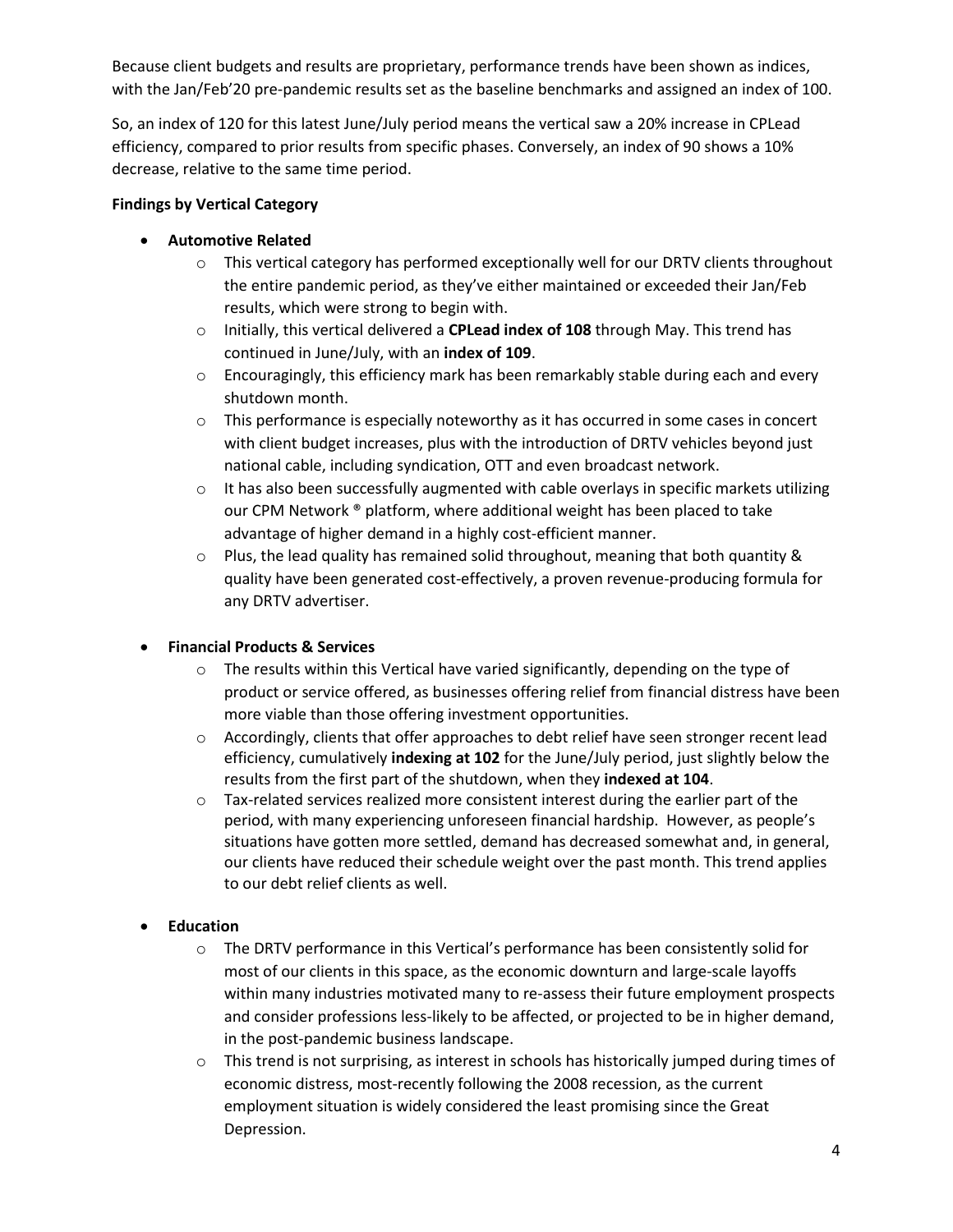- $\circ$  This dynamic is especially relevant for Adults in the 18-34 demographic, as this age group fills many entry-level, retail and service-related positions, most of which have declined dramatically since March, and in many cases, are not expected to return.
- $\circ$  Initial TV ratings data showed that Adults 18-34 ranked near the top in terms of increased TV viewing. This group historically represents the primary target demographic for the Education Vertical, so their surge in TV viewing proved particularly profitable for many of our schools, as they were able to reach additional prime prospects via an expanded and/or enhanced set of cost-effective dayparts, which were less tenable before the shutdown.
- $\circ$  Understandably, the effectiveness of their DRTV campaigns has been mixed, primarily depending on the types of coursework they offer. Specific vocations, particularly in medical support positions, are expecting substantial growth, both now and in the immediate future, and response has been high.
- o Conversely, courses for vocations that require regular face-to-face instruction, like welding, have seen demand decline.
- $\circ$  The cumulative results for our clients in this vertical initially trended positively, with their March - May CPLead delivery **indexing at 109** when compared to their January/February results. Critically, this uptick also carried over to lead quality, as the number of enrollments **indexed at 106** versus the same period in 2019, which was considered strong at the time.
- o Encouragingly, our clients' results during June/July have even ticked up a notch, cumulatively **indexing at 116**.
- $\circ$  This current uptick is meaningful because Jan/Feb DRTV results have historically been among the most-lucrative periods for the education Vertical, as significant lifestyle decisions usually peak at the start of each year, often as New Year's resolutions.
- $\circ$  So, for 2020 at least, it appears that demand within much of this Vertical may now have an expanded timeframe to mine than existed in previous years.
- o Finally, while the initial surge of larger TV audiences for Adults 18-34 has leveled off in the last couple of months, overall response for our clients has not, as we've been able to successfully optimize their cable and broadcast schedules while augmenting these with new vehicles, especially targeted OTT platforms that offer content popular with this demographic.

# • **Exercise/Diet**

- $\circ$  Unsurprisingly for a newly housebound population, our clients in this Vertical initially experienced a surge in campaign results, and products in this category have ranked among the strongest in terms of sustained DRTV viability.
- $\circ$  For the early shutdown period, our DRTV clients in this Vertical saw exceptional results, with a cumulative **CPLead index of 121,** as their cost-pers for both leads and sales translated into highly profitable campaigns.
- o The trend was even stronger through May, as our clients saw a **CPLead index of 148** versus their early-shutdown results, among the strongest for any vertical.
- $\circ$  For June/July, the results have been steady and solid. While there hasn't been another bump in results efficiency, the prior gains have basically been maintained, **indexing at 98 versus March - July**, so the profitability of our client's DRTV campaigns has remained intact.
- $\circ$  This trend intuitively makes sense, as most people needed to adjust their exercise and/or diet habits during the shutdown, often drastically. So, alternative approaches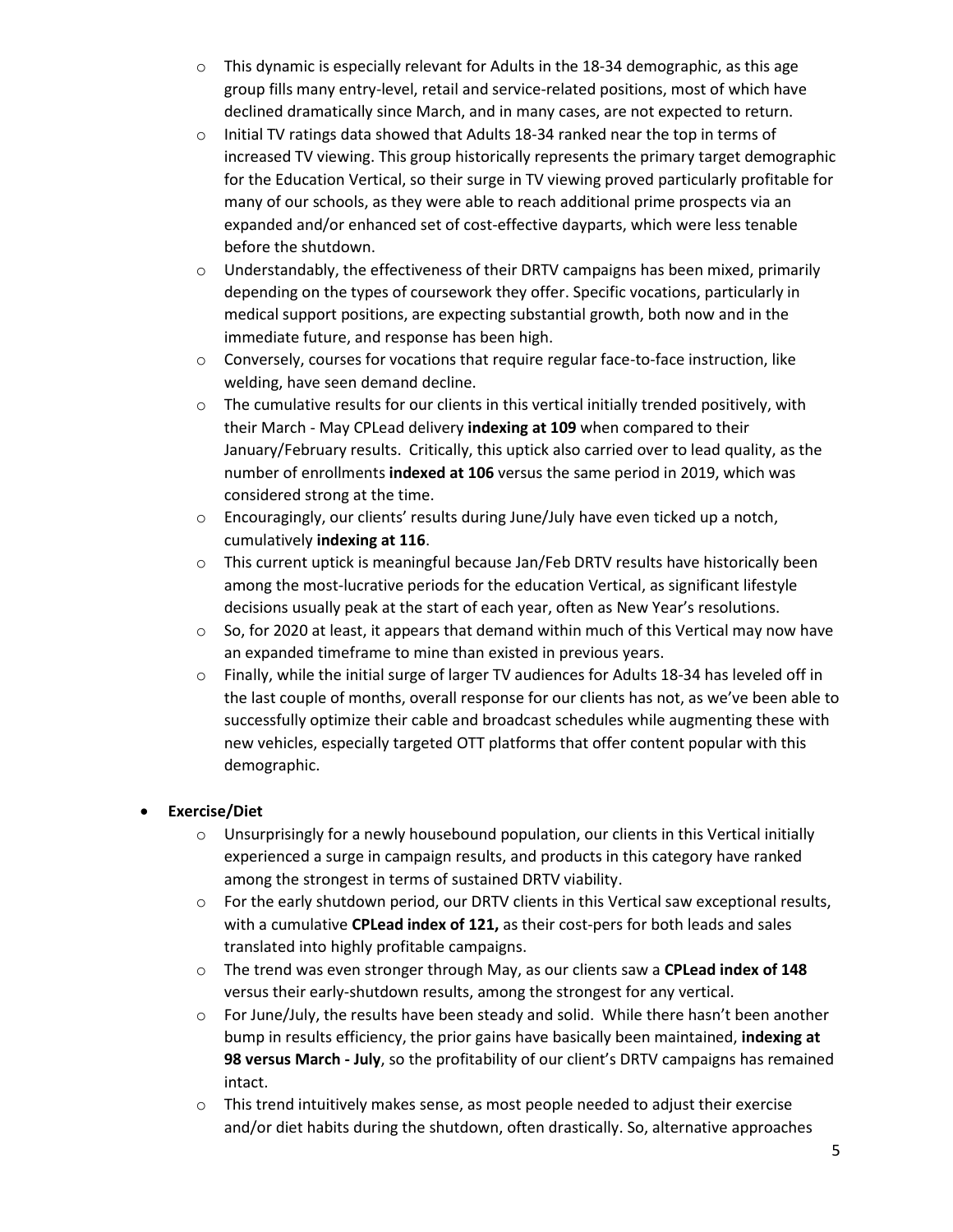quickly became necessary and popular, and many of these practices have been maintained.

- $\circ$  Additionally, as for other Verticals, new DRTV vehicles have been successfully introduced in recent campaigns, including targeted syndication and Hispanic TV.
- $\circ$  This upsurge in efficiency is even more impressive when compared YOY against 2019's DRTV results, which were considered robust at the time. For the entire pandemic period, our clients' 2020's figures in this Vertical are **indexing at 111** when compared to the identical months from the prior year.

# • **Nutraceuticals**

- o Cumulatively, our clients' DRTV campaigns for this Vertical have increased or maintained efficiency during the entire shutdown period. This indicates that consumer demand for most of the products in this category have been largely unaffected by the pandemic, or seen an increase in results.
- o Perhaps most-encouragingly, DRTV efficiencies for our clients have consistently trended in a positive direction. Overall, for March/early-April, their **CPL index came in at 114** for this Vertical, which was very strong, but the results for mid-April through May were even more robust, delivering a cumulative **CPL Index of 132**.
- o In the June/July period however, the results have reverted closer to their pre-pandemic levels, **indexing at 103** relative to their solid January/February numbers. So, while demand has eased somewhat from the initial phases, it remains at strong ROI-producing levels.
- $\circ$  These results are even more promising when applied YOY to the same 2019 timespans. DRTV-related sales for March through July '20 have come in considerably above last year's, which were solid, so our DRTV clients in the Nutraceutical Vertical are now realizing ROI levels among the best of all categories.

# • **Home Services**

- $\circ$  This Vertical experienced significant success in the first stage of the shutdown, as its CPL **indexed at a robust 114** relative to February's. While this trend slowed somewhat in April & May, our clients in this Vertical still saw CPLead improvement, with an **Index of 107** for the period.
- o While the June/July results are **indexing at 102** when compared to the earlier pandemic timeframe, this still represents a significant increase in efficiency over the pre-pandemic ones, and our client's campaigns in this vertical have remained highly profitable.

# • **Legal Services**

- $\circ$  Cumulatively, our clients in this Vertical has shown a slight improvement in CPLead efficiency from an **indexing** standpoint (**102**), but their individual campaign results are more reflective of the specific type of legal services that each offers.
- $\circ$  As a result, some have seen strong results, while others have either stopped advertising or seen a reduction in DRTV efficiency.
- o Unsurprisingly, considering the nation's economic downturn, those that have experienced the best performance are the ones that focus on putting their clients on more-secure financial footing. For our clients who specialize in these areas, their overall **June/July CPL results indexed at 117**, relative to their pre-pandemic performance.
- $\circ$  For our legal clients in the Mass Tort Sector, results in the initial pandemic phases were very strong as well, showing an increase in CPL efficiency that **indexed at 115.**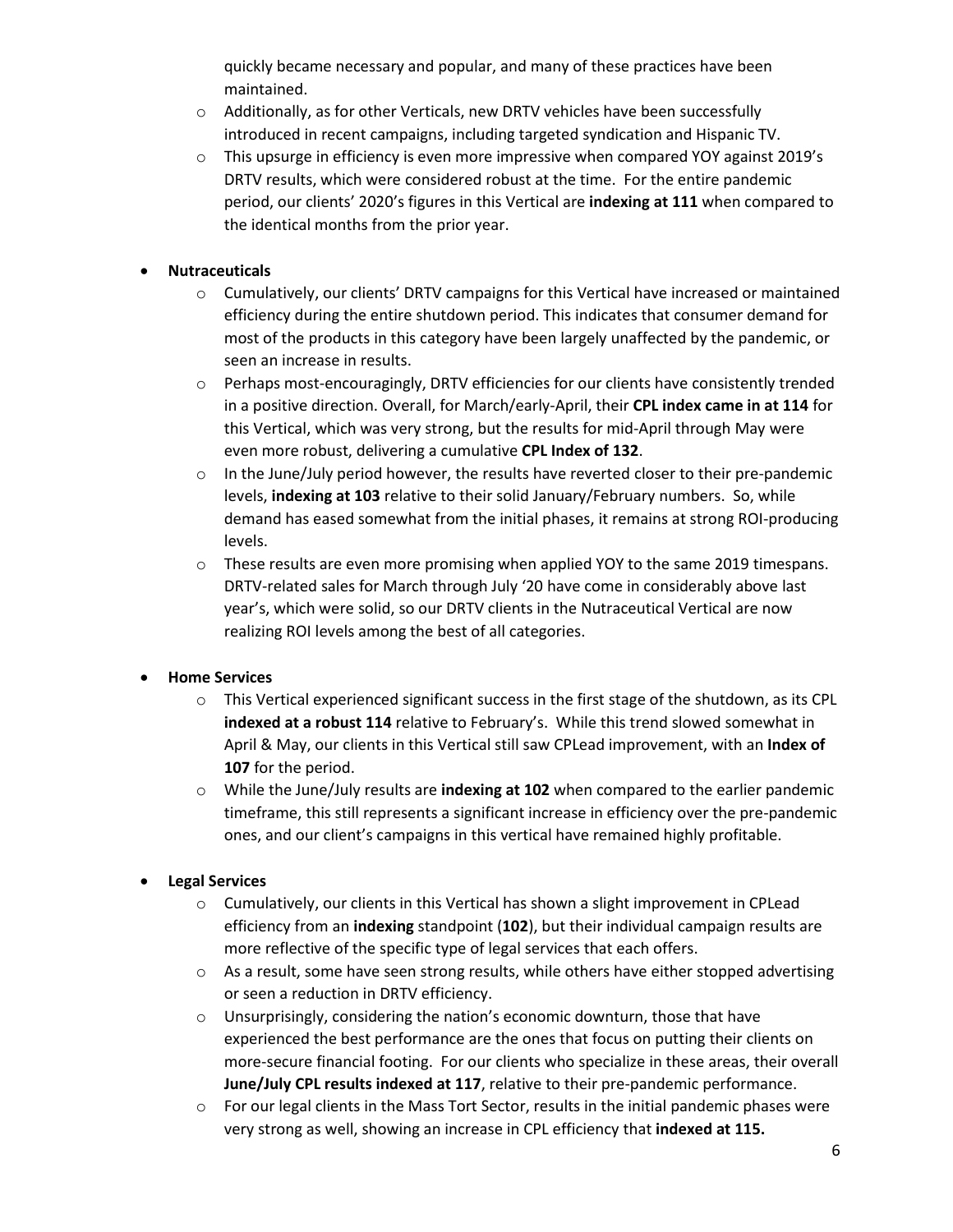$\circ$  While their June/July results have generally remained solid, a couple of campaigns were so successful that they reached their caseload goals earlier than expected and have temporarily suspended their DRTV advertising as a result.

# • **Live Entertainment**

 $\circ$  Predictably, advertisers of this type have rightly stopped their campaigns until the guidelines for large gatherings are revised and restrictions are lifted.

# • **Apps & Entertainment**

- $\circ$  Not surprisingly, companies that offered time-consuming distractions transacted from one's home showed a surge in results during the first stages of the pandemic.
- $\circ$  In the initial version of this analysis, which covered mid-March and April, our clients in this Vertical experienced a significant response surge, with a cumulative **CPLead index of 112**.
- o However, that early trend reversed somewhat during May, as their **Index dropped to 94**. This decline occurred for the majority of clients in this Vertical, regardless of what they offered, or if their products were accessed via telephone or going online.
- o For June/July, however, results have rebounded slightly, **indexing at 107 compared to May's**.
- $\circ$  Results in this Vertical have been among the hardest to predict, as they appear less stable than those for most other categories, probably because they are by-and-large completely discretionary and more dependent on whim than need.
- o So, as the pandemic period has evolved, these types of diversions appear more prone to fluctuations than the products and services in most Verticals.

# • **Medical Services:**

- $\circ$  This Vertical category was severely hampered by the effects of the pandemic, as the types of medical services usually offered by DRTV advertisers are primarily elective in nature, plus often require multiple office visits.
- $\circ$  Accordingly, most of our DRTV clients in this Vertical put their campaigns on hold early in the shutdown period and remained off-air until May, when pandemic-related restrictions began to ease in many areas.
- $\circ$  However, a few of our clients in this category countered with maintenance-level campaigns, updated with topical, uplifting creative. This tactic had the benefit of preserving brand awareness, delivering increased Share-of-Voice, and maintaining an acceptable level of activity in their sales pipelines.
- $\circ$  As their efforts were mostly successful once they restarted their direct response campaigns, maintaining this TV presence may have made a difference in terms of consumer preference and response once they re-opened.
- $\circ$  Recent studies have shown a gradual easing of patients' cautious attitudes toward doctor visits, and their increased response to DRTV ads has reflected this trend. To fully take advantage of this trend, it has been critical for our clients to create and air updated messaging designed to address and offset these ongoing consumer concerns.
- $\circ$  In general, these clients successfully implemented a phased-in approach with their DRTV restarts by first testing the waters, often on a market-by-market basis, to properly assess demand before committing to their higher, pre-Covid budget levels.
- o Overall, the early returns were strong, and our clients in this Vertical saw a **CPLead index of 115** for their initial May DRTV campaigns. Encouragingly, an acceptably high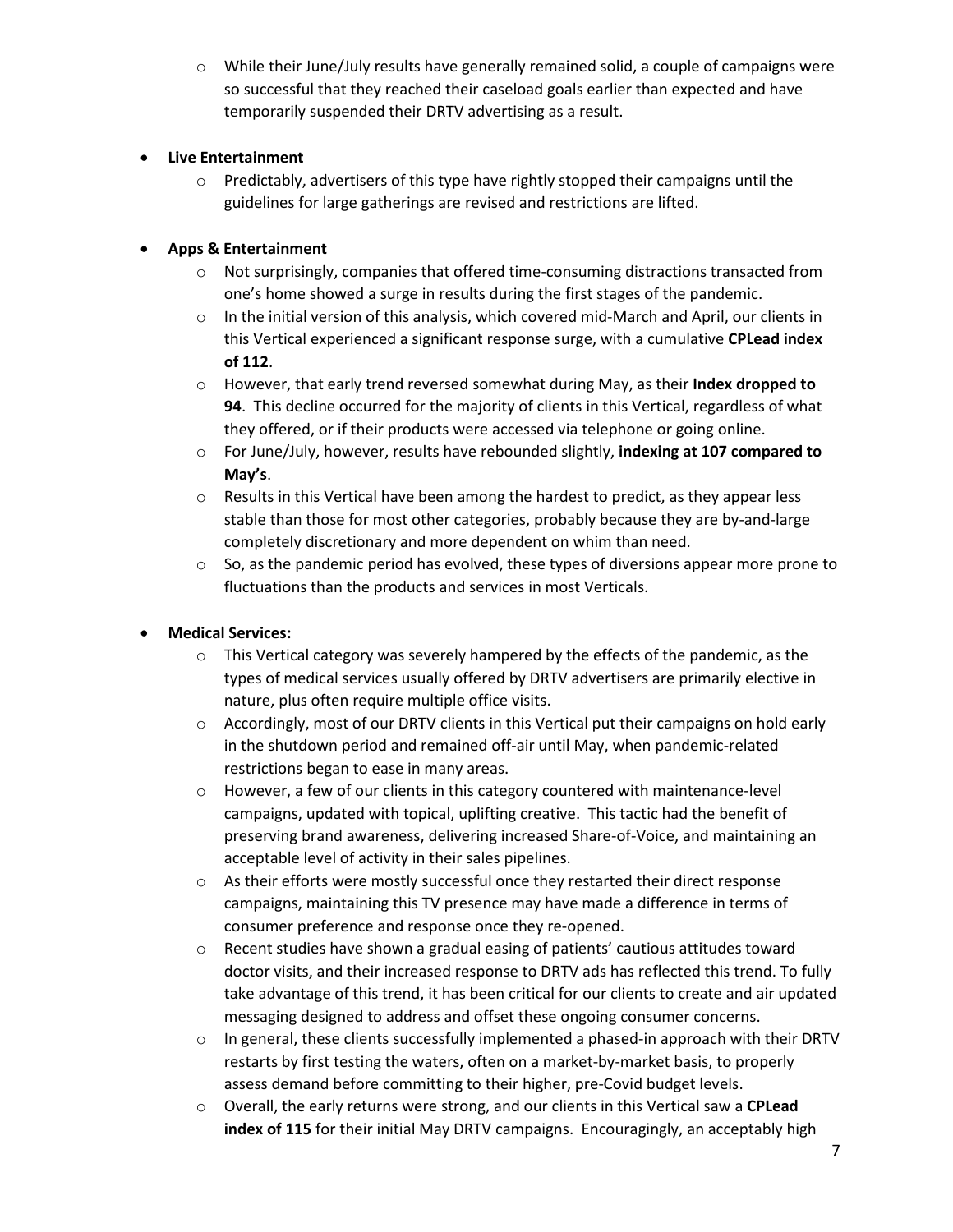percentage of these leads converted into office/clinic visits or virtual consultations, and many decided to proceed with treatment.

 $\circ$  For the most part, our client's June/July DRTV results have built on May's encouraging ones, as cost-per efficiencies have been maintained or exceeded recently. Overall, their **CPL indexed at 111** versus their pre-pandemic results, an especially strong figure considering many of their DRTV budgets increased substantially in these recent months, in some cases by 200%-300%.

# • **Senior Care Products & Services**

- $\circ$  Our clients in this Vertical initially saw the highest bump in results of any category in April/May, with **jumps in CPLead efficiency indexing between 149 and 280.**
- $\circ$  This level of increase was somewhat surprising, since the Adult 65+ TV audience levels only increased marginally during the initial stages of the shutdown, and not nearly to the extent seen by the other age groups.
- o Perhaps forced isolation made many seniors more receptive to DRTV advertising. But, overall, our clients' lead-to-sale ratios in this Vertical have been strong as well, so their lead quality – and, more importantly, revenues – have improved as well.
- o Overall, our client's **CPL Index in this Vertical was an excellent 188** for March through May, versus the January-February '20 months. While this jump has leveled off somewhat in June/July, it has remained well above the norm, **indexing for CPL at a very respectable 121.**
- $\circ$  So, while seniors have always been a highly responsive bunch for DRTV advertisers, it appears that the conditions arising from the pandemic has made them even more so.

# • **Online Gaming**

- $\circ$  Not surprisingly, with entertainment options significantly limited during the pandemic, interest and demand have grown for many companies in this Vertical, which offer daily competitions via online platforms, and is accessible to consumers by phone or tablet.
- o This Vertical appeals to people of all ages and both sexes, but is most-popular among M18-34, especially the older half of that segment.
- $\circ$  Predictably, the entertainment related restrictions imposed by the pandemic have created an environment that has been strong for our clients in this Vertical, and they've been able to generate revenue from their DRTV campaigns on a regular, ongoing basis.
- o National cable has been especially responsive, as our clients have been able to costeffectively steadily expand their roster of networks, as well as profitably incorporate other vehicles, especially OTT, into their campaigns.

# • **Travel**

- $\circ$  Not surprisingly, our clients in this Vertical stopped their DRTV campaigns in March and have not been back on the air since, as demand plummeted with severe travel restrictions in place.
- $\circ$  While these restrictions are easing in some places, it does not appear that the consumer mindset for significant travel commitments has done so at this point and our clients have wisely taken a wait-and-see attitude.